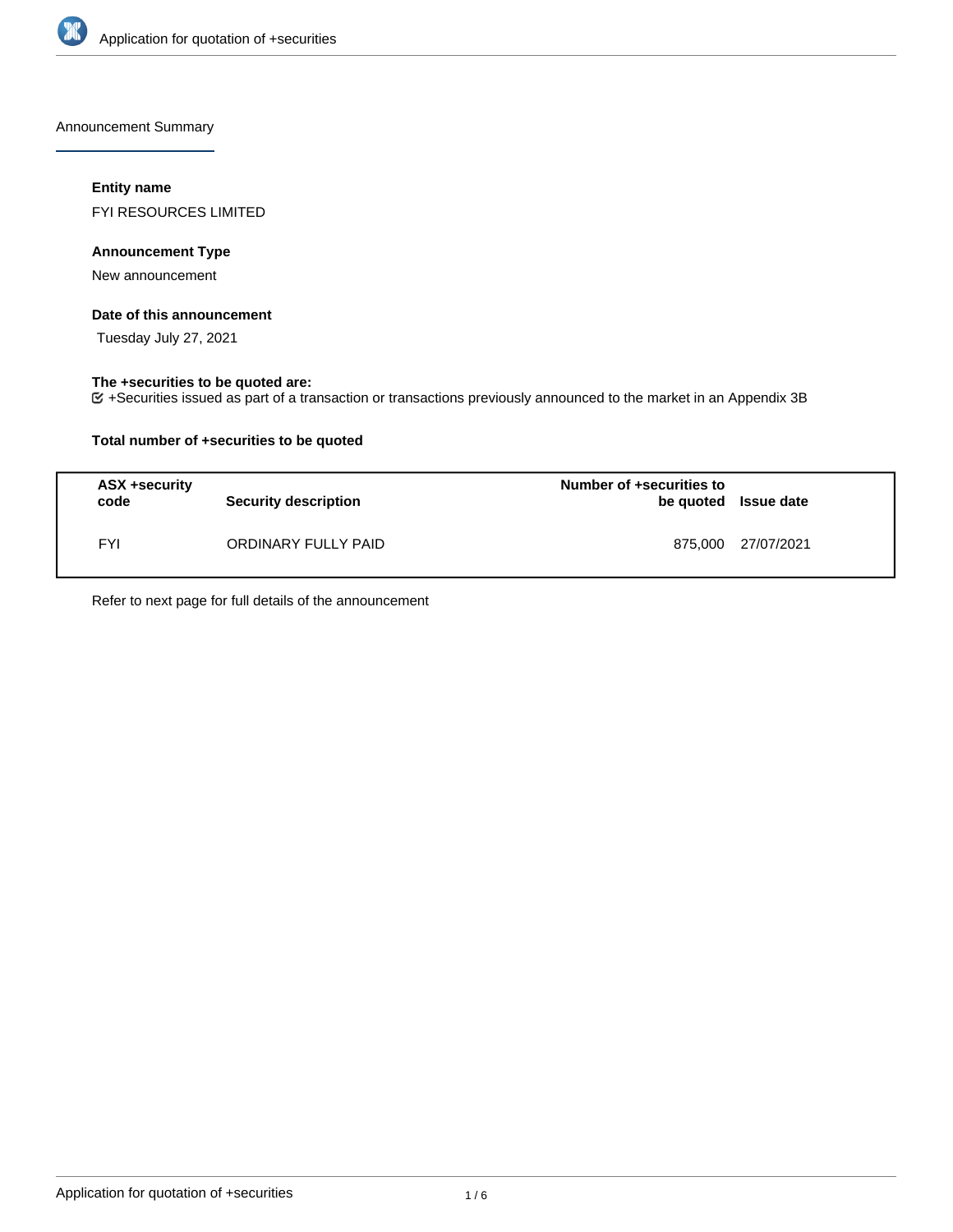

Part 1 - Entity and announcement details

## **1.1 Name of entity**

FYI RESOURCES LIMITED

We (the entity named above) apply for +quotation of the following +securities and agree to the matters set out in Appendix 2A of the ASX Listing Rules.

**1.2 Registered number type** ABN

**Registration number** 85061289218

**1.3 ASX issuer code** FYI

**1.4 The announcement is**

New announcement

#### **1.5 Date of this announcement**

27/7/2021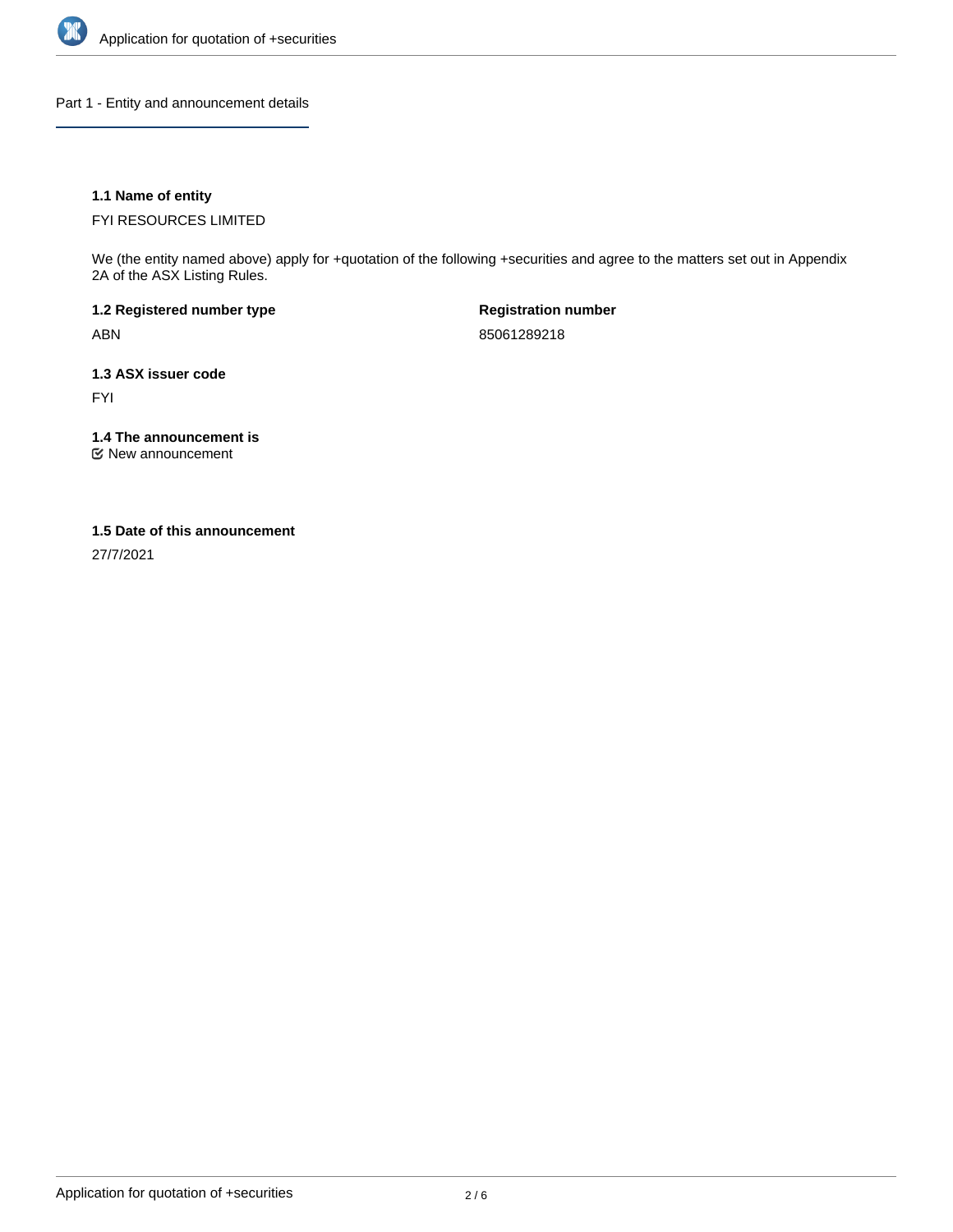

# Part 2 - Type of Issue

## **2.1 The +securities to be quoted are:**

+Securities issued as part of a transaction or transactions previously announced to the market in an Appendix 3B

#### **Previous Appendix 3B details:**

| <b>Announcement Date and</b><br>Time | <b>Announcement Title</b>                                                     | Selected Appendix 3B to submit quotation<br>reguest |
|--------------------------------------|-------------------------------------------------------------------------------|-----------------------------------------------------|
| 26-Jul-2021 17:53                    | New - Proposed issue of securities - FYI   A placement or other type of issue |                                                     |

**2.3a.2 Are there any further issues of +securities yet to take place to complete the transaction(s) referred to in the Appendix 3B?**

No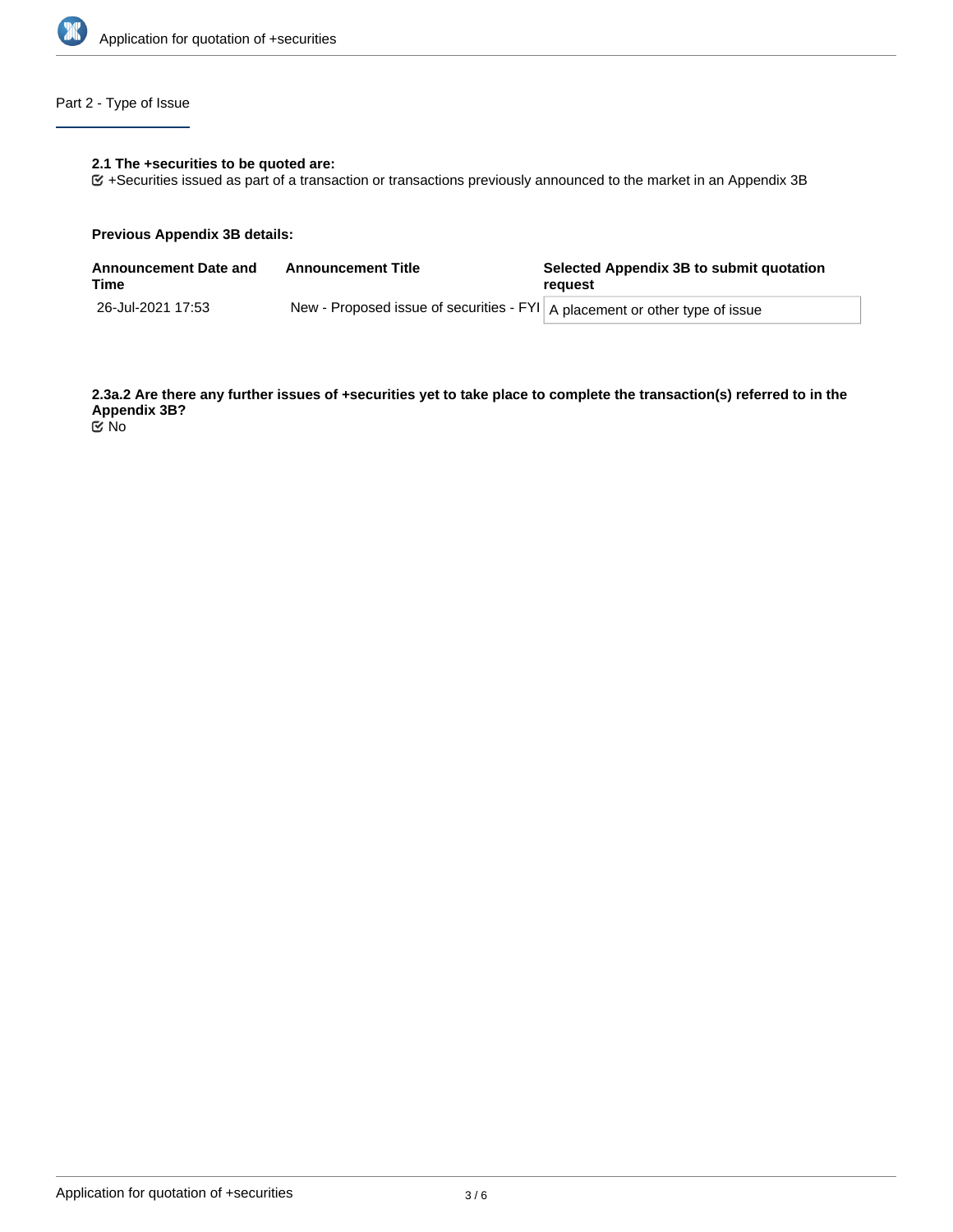

Part 3A - number and type of +securities to be quoted where issue has previously been notified to ASX in an Appendix 3B

#### Placement Details

**ASX +security code and description**

FYI : ORDINARY FULLY PAID

**Issue date**

27/7/2021

Distribution Schedule

**Provide a distribution schedule for the new +securities according to the categories set out in the left hand column including the number of recipients and the total percentage of the new +securities held by the recipients in each category.**

| Number of +securities held | <b>Number of holders</b> | Total percentage of +securities held<br>For example, to enter a value of 50%<br>please input as 50.00 |
|----------------------------|--------------------------|-------------------------------------------------------------------------------------------------------|
| $1 - 1,000$                |                          | %                                                                                                     |
| $1,001 - 5,000$            |                          | $\%$                                                                                                  |
| $5,001 - 10,000$           |                          | %                                                                                                     |
| 10,001 - 100,000           |                          | %                                                                                                     |
| 100,001 and over           |                          | %                                                                                                     |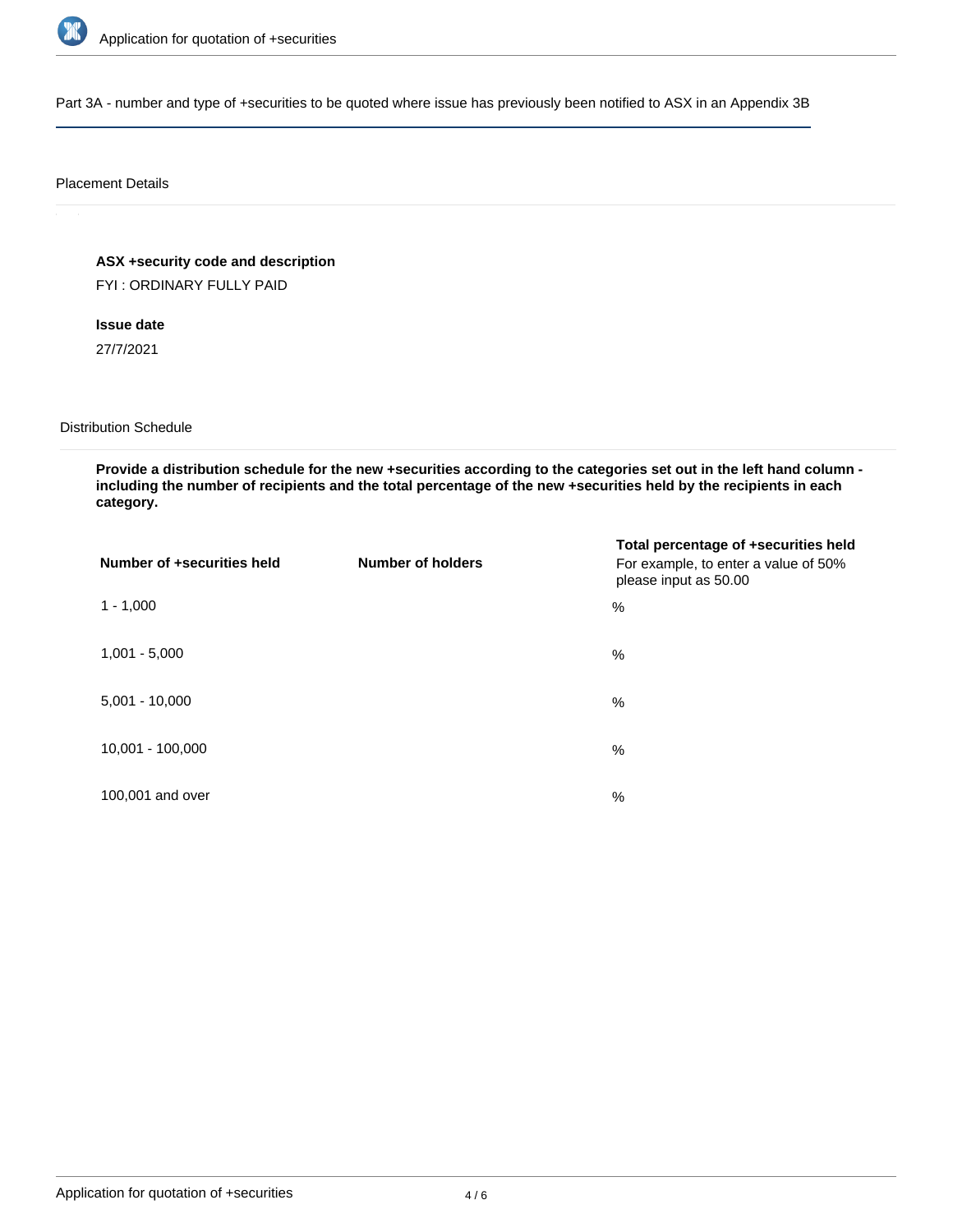

Issue details

## **Number of +securities to be quoted**

875,000

#### **Are the +securities being issued for a cash consideration?**

No

## **Please describe the consideration being provided for the +securities**

Shares are being issued in consideration for the provision of investor relations and digital marketing services

## **Please provide an estimate (in AUD) of the value of the consideration being provided per +security for the +securities to be quoted**

325,000.000000

# **Any other information the entity wishes to provide about the +securities to be quoted**